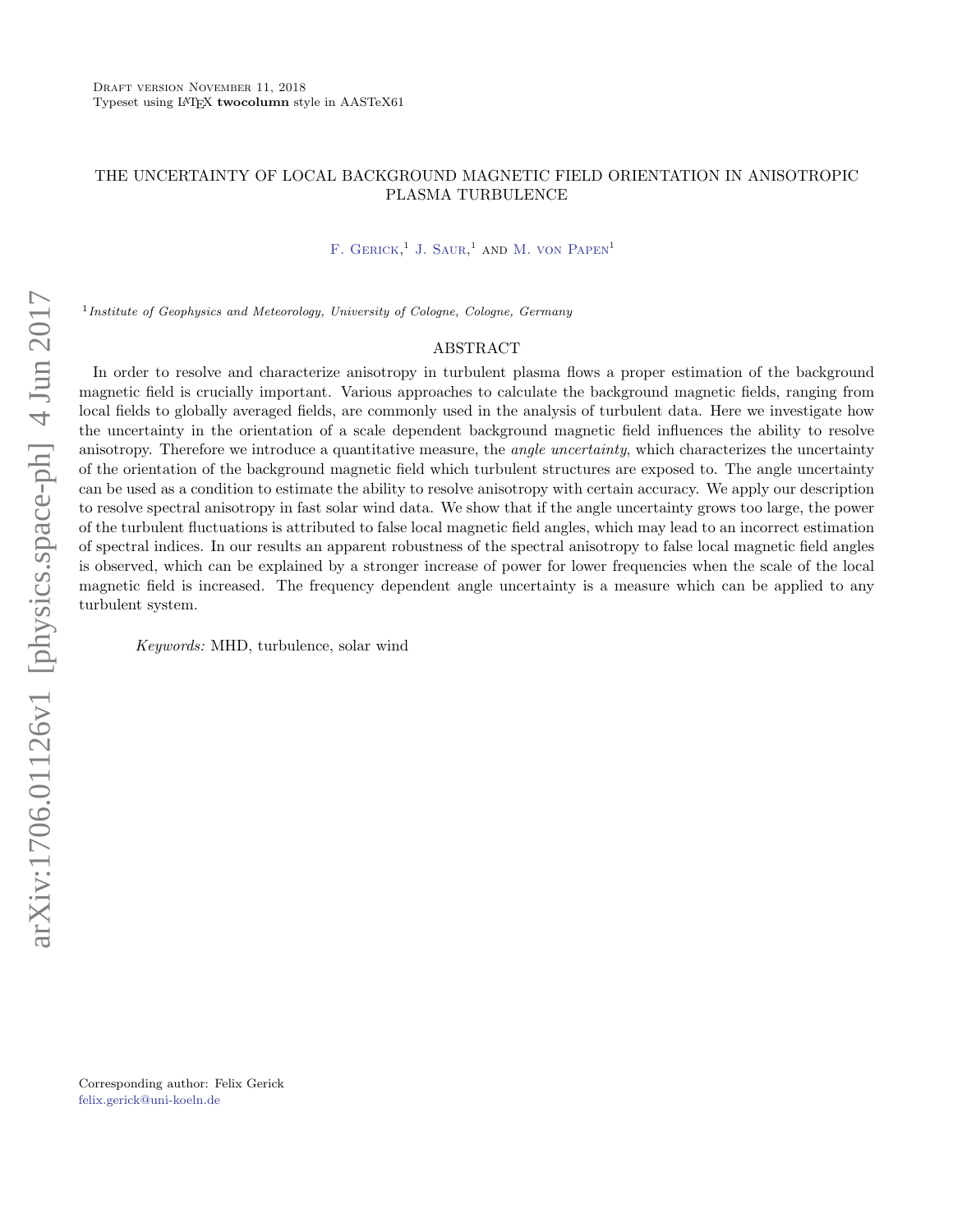#### 1. INTRODUCTION

Turbulent flows in magnetized plasmas are anisotropic due to the presence of a magnetic field (see, e.g. reviews by [Horbury et al.](#page-8-0) [2012](#page-8-0) and [Oughton et al.](#page-8-1) [2015\)](#page-8-1). In contrast to the velocity field, for the magnetic field no Galileo transformation exists such that for a certain eddy (or turbulent structure), the magnetic field associated with larger eddies vanishes. Therefore the magnetic field of all larger scales directly influences the smaller scales of turbulence.

Deciphering the anisotropic structure of plasma turbulence is a major challenge and several models are debated in the literature (e.g., [Matthaeus et al.](#page-8-2) [1990;](#page-8-2) [Gol](#page-8-3)[dreich & Sridhar](#page-8-3) [1995;](#page-8-3) [Bieber et al.](#page-8-4) [1996;](#page-8-4) [Saur & Bieber](#page-8-5) [1999;](#page-8-5) [Galtier et al.](#page-8-6) [2005;](#page-8-6) [Boldyrev](#page-8-7) [2006;](#page-8-7) [Galtier](#page-8-8) [2006;](#page-8-8) [Beresnyak & Lazarian](#page-8-9) [2008;](#page-8-9) [Howes et al.](#page-8-10) [2008,](#page-8-10) [2011;](#page-8-11) [Boldyrev & Perez](#page-8-12) [2012;](#page-8-12) [Narita](#page-8-13) [2015\)](#page-8-13). For understanding the anisotropy of turbulence in magnetized plasmas, the spatial and temporal extents of the magnetic field controlling the orientation and the decay of the turbulent eddies of specific scales remains unclear, but is of crucial importance.

Two approaches are commonly used to characterize the controlling scale of the magnetic field, referred to as global and local frame [\(Maron & Goldreich](#page-8-14) [2001;](#page-8-14) [Hor](#page-8-15)[bury et al.](#page-8-15) [2008;](#page-8-15) [Beresnyak & Lazarian](#page-8-16) [2009;](#page-8-16) [Cho &](#page-8-17) [Lazarian](#page-8-17) [2009;](#page-8-17) [Tessein et al.](#page-8-18) [2009;](#page-8-18) [Chen et al.](#page-8-19) [2011;](#page-8-19) [Matthaeus et al.](#page-8-20) [2012\)](#page-8-20). In the global frame the magnetic field  $\mathbf{B}(t)$  is averaged over scales much larger than the correlation length of the turbulent fluctuations to obtain the global mean field  $B_0$ . In the local frame, on the other hand, it is assumed that a magnetic field at scales on the same order as those given by the individual turbulent structure or eddy control the anisotropy of the turbulence [\(Cho & Vishniac](#page-8-21) [2000;](#page-8-21) [Maron & Goldreich](#page-8-14) [2001;](#page-8-14) [Cho et al.](#page-8-22) [2002;](#page-8-22) [Cho & Lazarian](#page-8-23) [2004\)](#page-8-23).

These considerations on the controlling scales are relevant for magnetized plasmas whether observed in space or generated in numerical simulations. They impose important questions if the turbulent flow contains fluctuations  $\delta$ **b**=**B**−**B**<sub>0</sub> with a root mean square (RMS) similar or larger compared to the mean magnetic field obtained by averaging over global scales. Only in the case of  $B_0 \gg \delta b$ , the problem simplifies because the local background field is approximately equal to the global mean field.

The solar wind is a medium where the large scale background magnetic field  $B_0$ , averaged over hours, days or years is often on the same order as the RMS of the magnetic field fluctuations  $\delta$ **b**. Solar wind studies using a global magnetic field frame only detected anisotropy in the power of the fluctuations, but no anisotropy



<span id="page-1-0"></span>Figure 1. Schematic representation of the orientation of an eddy with respect to the orientation of two different background fields averaged at the scale of the eddy  $s_e$  and averaged at some larger scale  $s_b$ .

in the spectral index [\(Tessein et al.](#page-8-18) [2009\)](#page-8-18). On the other hand several studies using a local and scale dependent magnetic field for the analysis have revealed anisotropy in both power and spectral index  $\kappa$  in the inertial range spectrum of solar wind data [\(Horbury et al.](#page-8-15) [2008;](#page-8-15) [Alexandrova et al.](#page-8-24) [2008;](#page-8-24) [Podesta](#page-8-25) [2009;](#page-8-25) [Chen et al.](#page-8-26) [2010;](#page-8-26) [Luo & Wu](#page-8-27) [2010;](#page-8-27) [Wicks et al.](#page-8-28) [2010,](#page-8-28) [2011;](#page-8-29) [Podesta](#page-8-30) [2013\)](#page-8-30). [Horbury et al.](#page-8-15) [\(2008\)](#page-8-15), for the first time, analyzed the spectral index  $\kappa$  with respect to a background magnetic field using such a local frame. The observed spectrum showed a spectral index of -2 parallel compared to -5/3 perpendicular to the local magnetic field (see Figure 2, lower panel, in [Horbury et al.](#page-8-15) [2008\)](#page-8-15), which is in agreement with the predicted scalings of the criticalbalance theory [\(Goldreich & Sridhar](#page-8-3) [1995\)](#page-8-3). Besides the spectral index, other anisotropic properties have been successfully analyzed using a local and scale dependent magnetic field (e.g., [Salem et al.](#page-8-31) [2012;](#page-8-31) [He et al.](#page-8-32) [2013;](#page-8-32) [Bruno & Telloni](#page-8-33) [2015\)](#page-8-33).

Here we introduce a necessary geometrical condition for the scales of the magnetic field to observationally resolve anisotropy within measured or simulated data. This condition is given by the average uncertainty in the orientation of the local background magnetic field at a certain scale. This uncertainty in the orientation is measured by the angle of the local background magnetic field with respect to the orientation of the observed fluctuations. This is referred to as angle uncertainty in the remainder of this work. To quantify the angle uncertainty in spacecraft measurements, we use the field to flow angle  $\theta$ , which is defined as the angle between the magnetic field B and the unperturbed flow direction of the solar wind  $\mathbf{v}_{\text{SW}}$ . In other systems the orientation of the field may be conveniently defined in a different way.

The orientation of an elongated eddy within a magnetic vector field B is shown schematically in Figure [1.](#page-1-0) Measuring along the dashed line the magnetic field averaged over scale  $s_e$ , which characterizes the size of an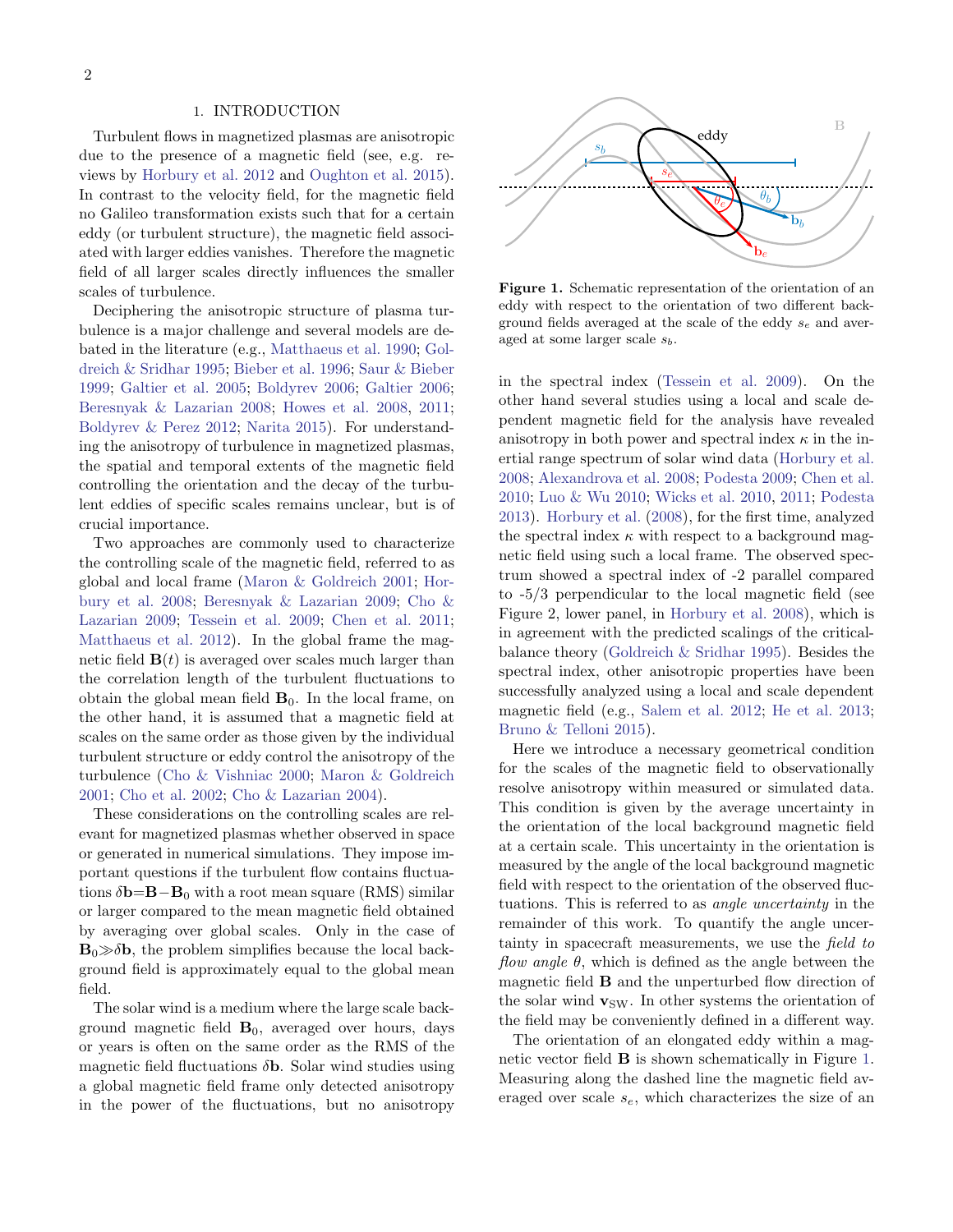eddy (detailed definition in the following section), is associated with the angle  $\theta_e$ . If the associated background magnetic field is defined over a larger scale  $s_b$  the field to flow angle is  $\theta_b$ . The fluctuations observed at the eddy scale are in this case associated with a different field to flow angle. We hypothesize that if the angle discrepancy between the scale at which the magnetic field is averaged and the eddy scale grows beyond a certain threshold, the angle of the local magnetic field is no longer well estimated. Therefore, the anisotropic properties of turbulent eddies might not be resolved under the assumption that the orientation of the eddies adjust locally to the magnetic field.

In the following we define the necessary scales, give a mathematical definition of the background magnetic field for different levels of localizations, and formally introduce the angle uncertainty as a measure for the orientation of an eddy within such averaged magnetic fields. Subsequently we apply it to 91 days of magnetic field measurements within the fast solar wind [\(Wicks et al.](#page-8-28) [2010\)](#page-8-28) and explore its suitability as a necessary condition to resolve observed or expected solar wind spectral anisotropy.

# 2. ANALYSIS OF SPECTRAL ANISOTROPY

### 2.1. Relevant Scales & Wavelet Method

To analyze spectral properties of turbulent fluctuations we use a method based on the wavelet transformation. We denote  $B_i(t)$  with  $i=R, T, N$  the magnetic field components measured as a function of time  $t$  in the  $RTN$ -coordinate system<sup>[1](#page-2-0)</sup>.

The wavelet transformation of the components  $B_i(t)$ is calculated as

$$
W_i(t,\sigma) = \frac{1}{\sqrt{\sigma}} \int B_i(t') \psi\left(\frac{t'-t}{\sigma}\right) dt', \qquad (1)
$$

where  $\psi(\eta)$  is the mother wavelet and  $\sigma$  the wavelet scale. The absolute squared values of the complex wavelet coefficients,  $|W_i(t, \sigma)|^2$ , give energy density at time t and wavelet scale  $\sigma$ . In case of the Morlet wavelet

$$
\psi(\eta) = \pi^{-1/4} e^{-i\omega_0 \eta} e^{-\eta^2/2}
$$
\n(2)

<span id="page-2-2"></span>the wavelet scale is the standard deviation of the Gaussian amplitude envelope of the wavelet displayed as dashed line in Figure [2](#page-2-1) [\(Torrence & Compo](#page-8-34) [1998\)](#page-8-34). The width of the wavelet can thus be defined by the full width at half maximum of the Gaussian window



<span id="page-2-1"></span>Figure 2. Real part of the normalized Morlet wavelet in time domain with the amplitude envelope (dashed), the Gaussian with standard deviation  $\sigma_e$  and the two characteristic time scales  $s_e$  (dark grey area) and  $s_b(\sigma)$  (light grey area).

 $2\sqrt{2\ln(2)}\sigma$  $2\sqrt{2\ln(2)}\sigma$  $2\sqrt{2\ln(2)}\sigma$  (shown as light grey area in Figure 2). The wavelet packet given by Equation [\(2\)](#page-2-2) can be associated with two scales. One scale  $s_e$  is associated with the period (frequency) of the fluctuations of the turbulent eddy that is to be analyzed. The other scale  $s_b$  is associated with the full width at half maximum of the wavelet, which constrains the temporal resolution and which is used in the following section for definition of the local background magnetic field.

The translation from wavelet scale to frequency

$$
f_e = \left(\omega_0 + \sqrt{2 + \omega_0^2}\right) / (4\pi\sigma) \tag{3}
$$

depends on the number of oscillations  $\omega_0$  within the wavelet [\(Meyers et al.](#page-8-35) [1993\)](#page-8-35). Here we use  $\omega_0=6$  so that  $f_e = (1.033\sigma)^{-1}$ . We define the scale  $s_e$  of the eddy under consideration as one period of the frequency  $1/f_e$ (shown in Figure [2,](#page-2-1) dark grey area) independent of the choice of  $\omega_0$ . The energy density of the wavelet coefficients can be associated with the eddy frequency  $f_e$ , which is consistent with the classical Fourier analysis commonly used in turbulence analysis.

To associate a local background magnetic field to each wavelet coefficient one can use a Gaussian with standard deviation  $\sigma_b = \sigma$ . This is a reasonable choice as it describes the scale over which the energy density in the wavelet is calculated [\(Horbury et al.](#page-8-15) [2008\)](#page-8-15). In the remainder of this work we also investigate background magnetic fields averaged over larger scales using Gaussian windows with standard deviation  $\sigma_b > \sigma$ . We there-

<span id="page-2-0"></span><sup>&</sup>lt;sup>1</sup> The unit vector  $e_R$  points radially away from the sun,  $e_T = e_\Omega \times e_R$  is perpendicular to  $e_R$  and the sun's rotational axis  $\mathbf{e}_{\Omega}$  and  $\mathbf{e}_{N} = \mathbf{e}_{R} \times \mathbf{e}_{T}$  completes the right handed system.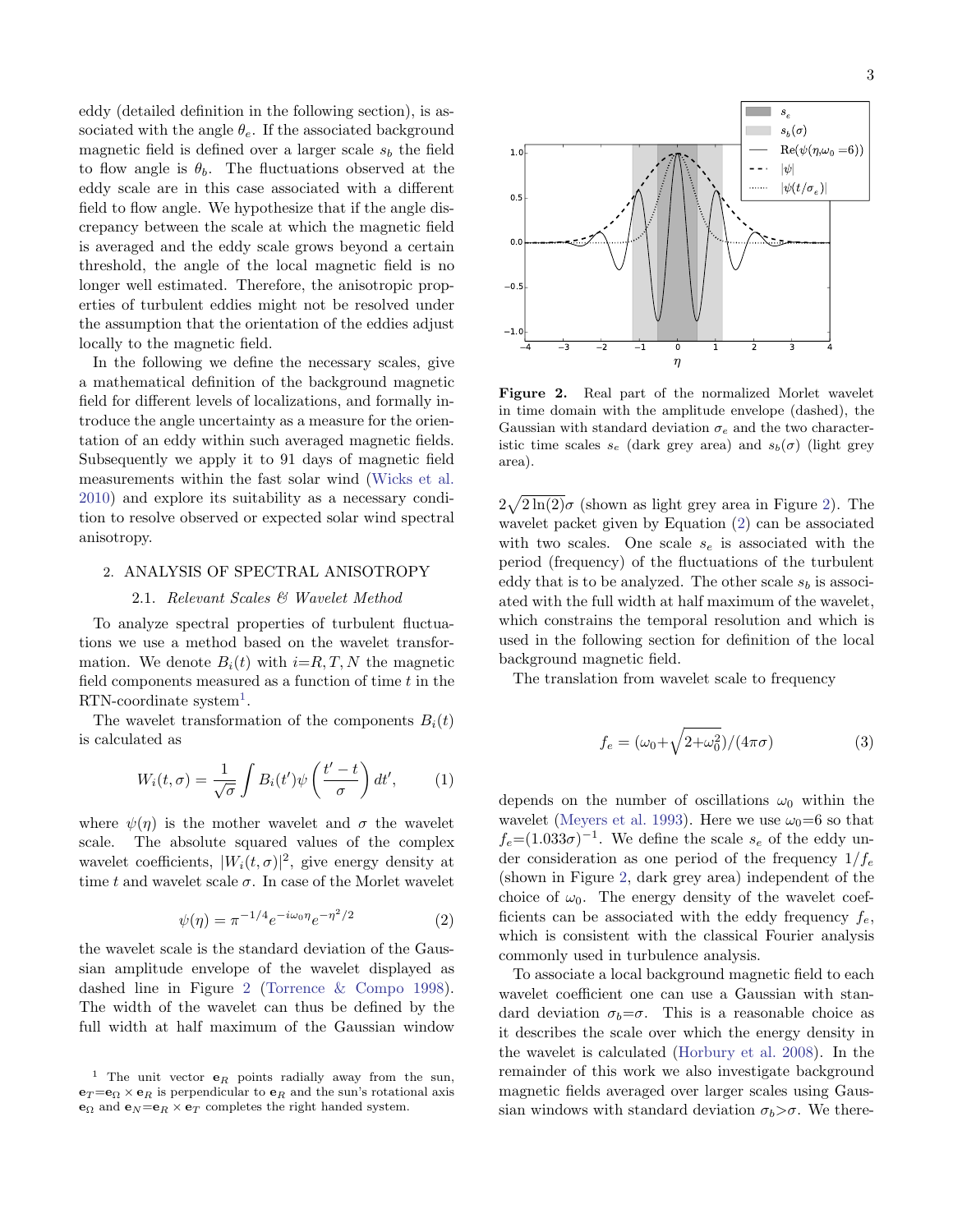<span id="page-3-0"></span>fore use a local, scale dependent background magnetic field  $b_i$  for each component i given by

$$
b_i(t, s_b) = \int B_i(t') \exp\left(\frac{-(t'-t)^2}{2\sigma_b^2}\right) dt', \qquad (4)
$$

the convolution of the magnetic field with a Gaussian [\(Horbury et al.](#page-8-15) [2008;](#page-8-15) [Podesta](#page-8-25) [2009\)](#page-8-25). We introduce a dimensionless factor  $\alpha$ , so that  $\sigma_b = \alpha \sigma$ , to quantify the increase of the averaging width. In case of  $\alpha=1$  the averaging width corresponds to the envelope of the wavelet. The total averaging scale is  $s_b(\sigma_b)=2\sqrt{2\ln(2)}\sigma_b$ . Standard deviations smaller than  $\sigma_b = \sigma$  should not be used to average the magnetic field since the energy density of the associated wavelet coefficients would correspond to wavelets larger than the averaged magnetic field.

The ratio of the smallest possible averaging scale and the eddy scale

$$
\frac{s_b(\sigma)}{s_e} = \frac{2\sqrt{2\ln 2}(\omega_0 + \sqrt{2 + \omega_0^2})}{4\pi},
$$
 (5)

depends only on the choice of  $\omega_0$ . This ratio is always larger than one and increases with larger  $\omega_0$ . The most local choice would be  $\omega_0=6$  as  $\omega_0<6$  fails the admissibility condition of wavelets [\(Farge](#page-8-36) [1992\)](#page-8-36). That is why there is a minimum difference between  $s_e$  and  $s_b$  for wavelet based analysis. For  $\omega_0=6$  the minimum averaging scale  $s_b(\sigma)$  is 2.28 times larger than  $s_e$ .

# 2.2. Field to Flow Angles & Uncertainty

To compute a field to flow angle

<span id="page-3-1"></span>
$$
\theta(t, s_b) = \cos^{-1}\left(\frac{\mathbf{b}(t, s_b) \cdot \mathbf{v}_{\text{sw}}}{|\mathbf{b}(t, s_b)||\mathbf{v}_{\text{sw}}|}\right),\tag{6}
$$

one can use the local background magnetic field vector  $\mathbf{b}(t, s_b)$  obtained from equation [\(4\)](#page-3-0). This gives the angle between the (local) background magnetic field to the average solar wind velocity  $v_{sw}$ . The second angle which describes the orientation of the local background magnetic field is the azimuth angle, but studies have shown that spectral anisotropy is approximately azimuthally symmetric around the local background magnetic field [\(Horbury et al.](#page-8-15) [2008;](#page-8-15) [Podesta](#page-8-25) [2009\)](#page-8-25). We therefore only consider  $\theta$  to characterize the variability of the orientation of the magnetic field.

The global power spectral density (PSD) at a distinct field to flow angle and with a temporal resolution  $\Delta t$ can be obtained from the wavelet coefficients by

$$
P(f_e; \theta) = \sum_{i=R,T,N} P_i(f_e; \theta), \tag{7}
$$

where

<span id="page-3-2"></span>
$$
P_i(f_e; \theta) = \frac{2\Delta t}{N} \sum_{j=1}^{N} |W_i(t_j, \sigma; \theta)|^2
$$
 (8)

is computed from N wavelet coefficients  $W_i(t_i, \sigma; \theta)$ associated with the angle  $\theta(t_i, s_b)$ . In our analysis we calculate average  $P(f_e; \theta)$  within bins of  $\theta =$  $0-10^{\circ}, 10-20^{\circ}, \ldots, 80-90^{\circ}.$ 

We averaged the magnetic field time series according to Equation [\(4\)](#page-3-0) and calculated scale dependent angles that characterize the orientation of an associated local background magnetic field according to Equation [\(6\)](#page-3-1). We now define the *angle uncertainty* 

<span id="page-3-3"></span>
$$
\delta\theta(t, s_b, s_e) = \theta(t, s_e) - \theta(t, s_b).
$$
 (9)

This angle quantifies the difference in magnetic field orientation between the eddy of scale  $s_e$  and the (larger) scale  $s_b$  over which the local magnetic field is defined.

We hypothesize that this newly introduced quantity is an indication for how local an averaged magnetic field is. The root mean square of the angle uncertainty  $\delta\theta$ can be used to describe the average uncertainty of the orientation of eddies of size  $s_e$  when their orientation is measured with respect to a larger local background magnetic field. A minimum uncertainty arises from the difference between the background magnetic field averaged at scale  $s_b$  and the magnetic field averaged with a Gaussian of standard deviation  $\sigma_e = (2\sqrt{2\ln(2)})^{-1} s_e$ , which corresponds to the scale of the eddy fluctuations  $s_e$  (shown in Figure [2](#page-2-1) as dotted line). The minimum uncertainty is an inevitable consequence of wavelet analysis as energy density at eddy scale  $s_e$  is averaged over the width of the wavelet  $s_b(\sigma)$ . The frequency uncertainty of the wavelet transform as an additional factor in the angle uncertainty is neglected as it is found to be insignificant compared to the difference between  $s_e$  and  $s_b(\sigma)$ .

In the following we use the root mean square  $\text{RMS}(\delta\theta)$ to analyze the influence of the angle uncertainty on plasma turbulence properties, i.e. spectral anisotropy at magnetohydrodynamic (MHD) scales discussed here.

## 3. SOLAR WIND OBSERVATIONS

## 3.1. Angle Uncertainty & Spectral Anisotropy

We now investigate the scale dependence of the RMS of the angle uncertainty  $\delta\theta$  and how it is related to the ability to resolve spectral anisotropy. For that matter we use 91 days of fast solar wind data with a resolution of 1 s from the Ulysses spacecraft from 1995, days 100- 190, during a polar orbit at around 1.4-1.9 AU [\(Balogh](#page-8-37) [et al.](#page-8-37) [1992;](#page-8-37) [McComas et al.](#page-8-38) [2000;](#page-8-38) [Wicks et al.](#page-8-28) [2010\)](#page-8-28). Similar and for comparison with [Horbury et al.](#page-8-15) [\(2008\)](#page-8-15), the mean flow velocity of the solar wind is assumed to be in the radial direction. For the the time intervals used in this study, the deviation between the radial direction and the measured solar wind flow is on average 2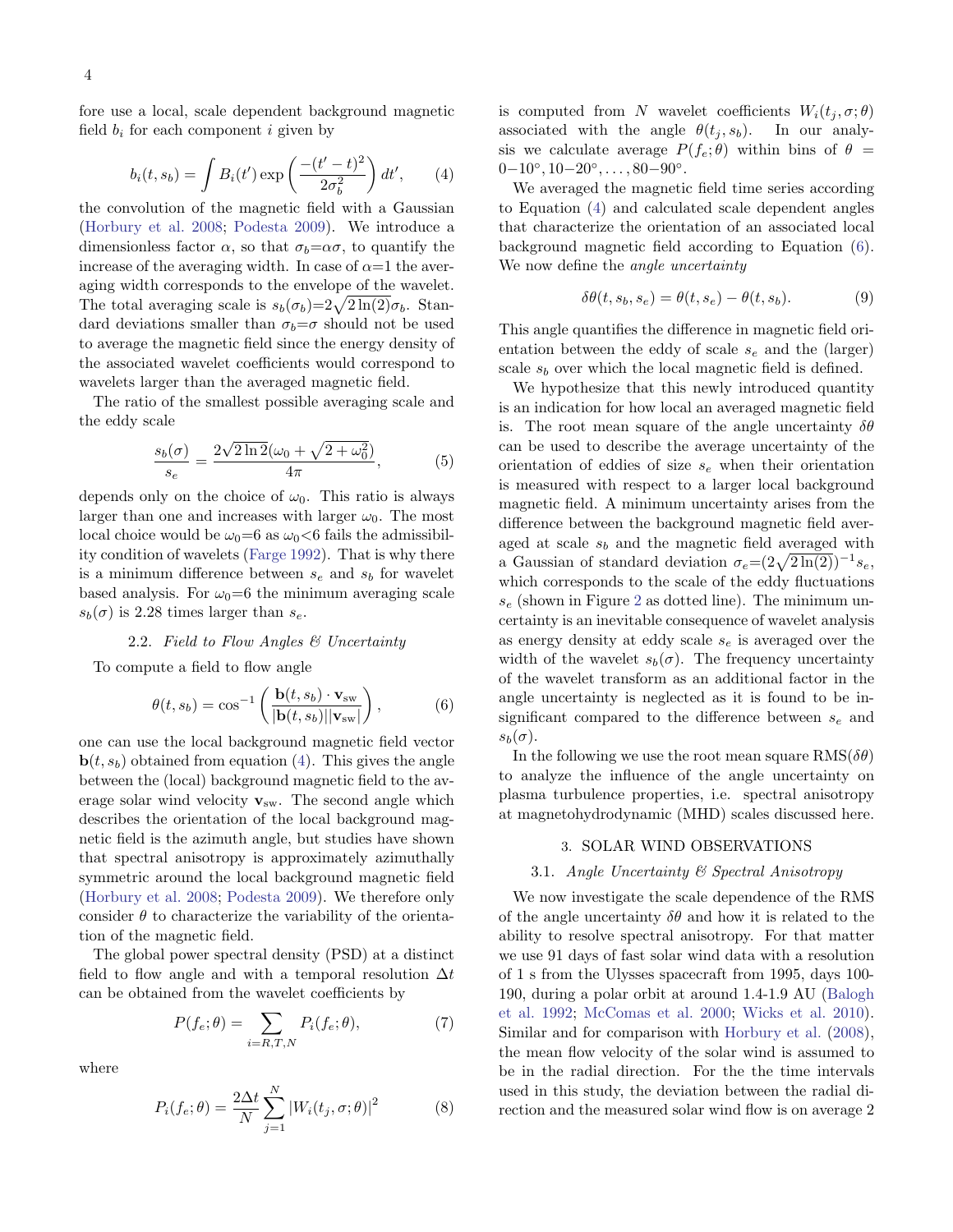

<span id="page-4-0"></span>**Figure 3.**  $\theta(t, s_b, s_e)$  (top) and  $\delta\theta(t, s_b, s_e)$  (bottom) at frequency  $f_e=0.1$  Hz for different averaging scales  $s_b$  of the local background magnetic field in one hour of Ulysses solar wind data (1995, DOY 100, 01:00:55 to 02:00:55).

degree and can be neglected. We calculate the angle resolved PSD according to Equation [\(8\)](#page-3-2) and the angle uncertainty according to Equation [\(9\)](#page-3-3) for several different scales on which the average magnetic field is calculated  $(\alpha=1-300)$ .

Figure [3](#page-4-0) shows an example of  $\theta(t, s_b)$  (top) and  $\delta\theta(t, s_h, s_e)$  (bottom) at eddy frequency  $f_e=0.1$  Hz in one hour of the solar wind data. Three different averaging scales  $s_b(\alpha\sigma)$  are displayed. For  $\alpha=1$ ,  $\theta(t, s_b)$  is almost indistinguishable from  $\theta(t, s_e)$  and  $\delta\theta$  is small (RMS =  $3^{\circ}$ ). The larger the averaging scale  $s_b$  represented by the factor  $\alpha$ , the larger the values of  $\delta\theta$ . At a factor  $\alpha = 50$ , the angle  $\theta$  as a function of time becomes fairly smooth compared to the highly fluctuating  $\theta(t, s_e)$ . The resultant  $\delta\theta$  for  $\alpha = 50$  vary strongly and shows values up to  $90^\circ$ .

The RMS of the angle uncertainty  $\delta\theta$  for the complete data set is shown in Figure [4](#page-4-1) as a function of eddy frequency  $f_e$ . We see that the RMS of the angle uncertainty increases with the width of background magnetic field expressed through the factor alpha. This increase is expected from the sample values shown in Figure [3.](#page-4-0)  $RMS(\delta\theta)$  also increases as the frequency  $f_e$  decreases, which may be explained by the power law increase of power towards lower frequencies in the turbulent cascade. The dotted lines mark the frequency range 15 mHz  $\langle f_e \rangle$  100 mHz considered to be the inertial range and used later to estimate the spectral index [\(Horbury](#page-8-15) [et al.](#page-8-15) [2008\)](#page-8-15). In this range  $\text{RMS}(\delta\theta)$  reaches values between  $7-12^{\circ}$  for  $\alpha=5$ . For small factors  $\alpha$  around 2-3 the RMS of the angle uncertainty is below 10◦ . At very large factors  $\alpha \geq 50$  the RMS is over 25° and averaging scales reach the length of the outer scale (indicated by dashed lines in Figure [4\)](#page-4-1) estimated to be  $L \sim 6 \cdot 10^6$ 



<span id="page-4-1"></span>**Figure 4.** RMS of  $\delta\theta$  as a function of eddy frequency  $f_e$  at different factors  $\alpha=1, ..., 300$  (indicated as numbers of lines) of the minimum averaging width for characterizing a local background magnetic field. The areas averaged at scales larger than the outer scales  $L \sim 1.5 \cdot 10^6$  km [\(Wicks et al.](#page-8-28) [2010\)](#page-8-28) and  $v_{\text{sw}} \approx 760 \text{ km/s}$  are indicated by dashed lines. The dotted vertical lines represent the boundary frequencies used for spectral index fitting and the colored dots aid comparison with Figures [6](#page-5-0) and [7.](#page-6-0)

km by [Wicks et al.](#page-8-28) [\(2010\)](#page-8-28). As the power depending on the angle is sorted into  $10<sup>°</sup>$  bins one might expect that the spectral anisotropy vanishes at factors  $\alpha \geq 5$ , because the RMS of the angle uncertainty grows larger than the angle bin. We will analyze this aspect in detail later in this paper.

For the spectral index analysis we compute the power spectra  $P(f_e; \theta)$  and determine the spectral indices in the range of 15 mHz  $\langle f \langle 100 \rangle$  mHz for each  $\theta(t, s_b(\alpha \sigma))$ bin. The spectral indices at low  $(0-10)$ ° and high  $(60 70^{\circ}$ ) angles for each factor  $\alpha$  are shown in Figure [5.](#page-5-1) Error bars denote the 95% confidence interval of the least squares fit in log-space. We show the spectral index at 60–70◦ , because there are not enough coefficients with angles  $80-90°$  to compute a meaningful average. However, the spectral index is approximately constant for angles  $\theta > 50^\circ$  [\(Horbury et al.](#page-8-15) [2008;](#page-8-15) [von Papen &](#page-8-39) [Saur](#page-8-39) [2015\)](#page-8-39) and, therefore, the angle bin 60–70° represents the perpendicular case. For  $\alpha=1$  the analysis is similar to those of [Horbury et al.](#page-8-15) [\(2008\)](#page-8-15) and [Podesta](#page-8-25) [\(2009\)](#page-8-25) and the spectral indices are in agreement with the anisotropic scaling predicted by the critical-balance theory [\(Goldreich & Sridhar](#page-8-3) [1995\)](#page-8-3). It shows a spectrum  $f^{-2}$  parallel and  $f^{-5/3}$  perpendicular to the local background magnetic field (see Figure [5,](#page-5-1)  $\alpha=1$ ). We note that the spectral anisotropy is not maximal for  $\alpha=1$  but for  $\alpha$ =10. However, the difference between the parallel spectral indices corresponding to these factors is small and within error bars. For factors  $\alpha > 10$  the anisotropy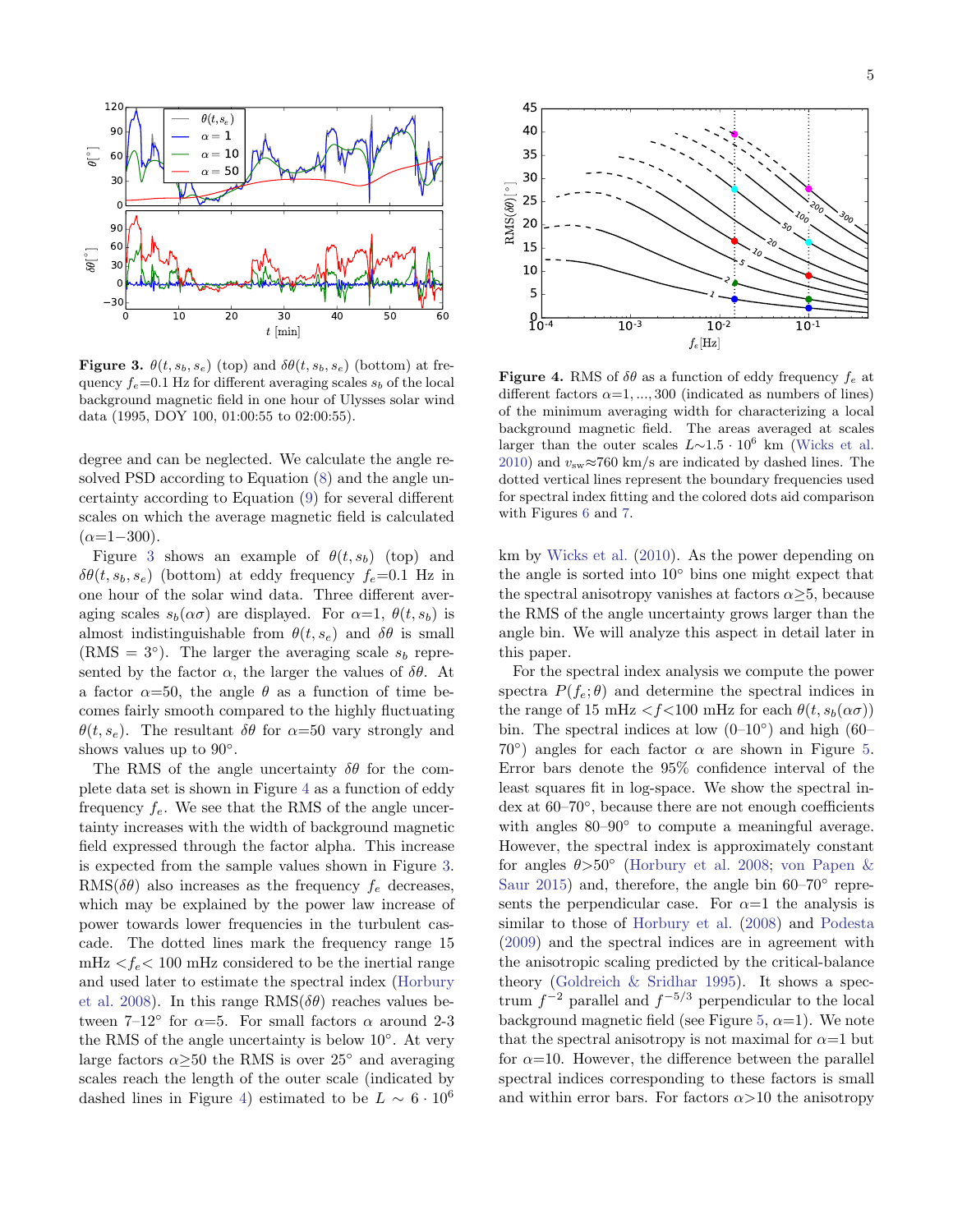

<span id="page-5-1"></span>Figure 5. Spectral index  $\kappa$  at  $\theta = 0-10^{\circ}$  and  $\theta = 60-70^{\circ}$  as a function of increased averaging width by the factor  $\alpha$ . Error bars show the 95% confidence interval of the least squares fit to  $P(f_e; \theta)$ . Light-colored lines indicate spectral indices from 31 day data (DOY 100-130) of Ulysses data [\(Horbury et al.](#page-8-15) [2008\)](#page-8-15). We show angles between  $\theta = 60 - 70^{\circ}$  as a meaningful average for  $\theta=80-90^\circ$  was not available for large averaging widths.

slowly decreases. This is also observed in the shorter 31 day data set used by [Horbury et al.](#page-8-15) [\(2008\)](#page-8-15), which span DOY 100-130 of year 1995 and is shown in light red and grey lines in Figure [5.](#page-5-1) The spectral index of the perpendicular cascade is not affected by the scale of the background field. The reason is that for  $\alpha=1$  the spectral index as a function of the field to flow angle  $\theta$  near  $0^{\circ}$  changes very rapidly with growing  $\theta$ , while it is almost constant at -5/3 for field to flow angles in the range of  $30°$  to  $90°$  (see Figure 2 in [Horbury et al.](#page-8-15) [2008\)](#page-8-15). Additionally, the power at smaller angles is sufficiently smaller compared to the power at larger angles, which thus dominate the spectral contributions (again Figure 2 in [Horbury et al.](#page-8-15) [2008\)](#page-8-15). The factors  $\alpha$  > 100 correspond to a local field so large, namely averaged over  $s_b=4.5$  h at 15 mHz, that it can be regarded as a global background field. Accordingly, the spectral anisotropy is not resolved for a global field. This is to our knowledge the first time that a gradual change of the spectral anisotropy from local to global field has been shown.

The robustness of the spectral index for factors  $5 < \alpha < 20$  is unexpected as the previously introduced RMS of the angle uncertainty suggests that anisotropy might not be resolved for factors  $\alpha \geq 5$ , since a strong variability of the spectral index for  $\theta$ <30−40 $\degree$  is observed and a resolution of  $10^{\circ}$  is necessary (see Figure 2, lower panel, in [Horbury et al.](#page-8-15) [2008\)](#page-8-15). To explain this discrepancy between the observed spectral anisotropy and the observed RMS of the angle uncertainty we now study how accurately the wavelet coefficients are associated with the angle bins under consideration.



<span id="page-5-0"></span>Figure 6. Origin  $\theta$  of power for wavelet coefficients originally within the  $0-10°$  bin for  $\alpha=1$  at 15 mHz (top) and 100 mHz (bottom). Percentages of the power are with respect to the total power in the  $0-10°$  bin at  $\alpha=1$ . For larger factors  $\alpha > 1$  the power additionaly comes from larger field to flow angles. It can be seen that false coefficients first contribute to low frequencies. For  $\alpha=10$ , e.g., the maximum power comes from 20° at 15 mHz but only from 10° at 100 mHz.

#### 3.2. Origin of Power in the Parallel Angle Bin

In Figure [4](#page-4-1) we have shown that large scales of the local background field lead to large angle uncertainties. This can be interpreted in the sense that a large scale local background magnetic field, i.e. a background magnetic field with factors  $\alpha \geq 5$ , is not an adequate representation for the orientation of the turbulent fluctuations. Mathematically, this means that wavelet coefficients  $W(t, f_e, \theta)$  are not assigned to the correct angle.

We now investigate if and how many wavelet coefficients associated with larger angles  $\theta(\alpha=1)$ >10<sup>°</sup> at the most local scale are falsely assigned to the angle bin 0−10◦ when the local background field is large  $(\alpha=2-300)$ . In the following we refer to wavelet coefficients originating from higher angles and being assigned to the  $0-10°$  bin as *false* coefficients.

We compute the angular origin  $\theta(\alpha=1)$  of larger scale  $(\alpha > 1)$  coefficients within the 0−10<sup>°</sup> bin for the upper (100 mHz) and lower (15 mHz) frequency boundary of the fit range. The result tells us how many false coefficients contribute to the power  $\sum |W(\theta(\alpha))|^2$  within the  $0^{\circ} \leq \theta(\alpha) < 10^{\circ}$  bin and is shown in Figure [6.](#page-5-0) To aid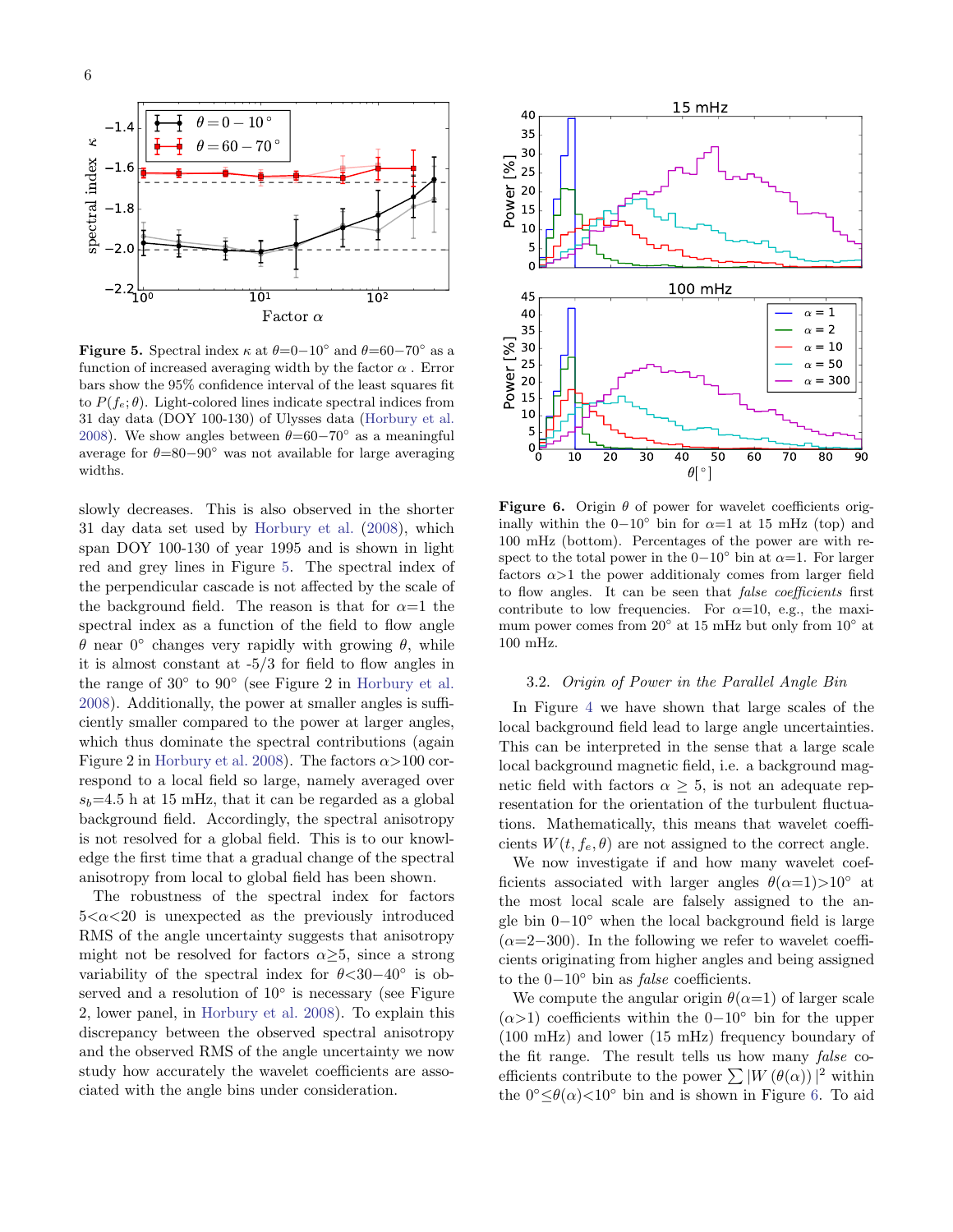visualization of the redistribution of the angle bins for growing  $\alpha$  we choose a bin resolution of  $2^\circ$ . The histograms are normalized to the total power in the  $0-10°$ bin at  $\alpha=1$ . It can be seen that if we use larger and larger averaging widths, the power spectra include increasingly more false coefficients with angles originally outside the 0−10◦ bin. For α=10 we observe that for 15 mHz the maximum of coefficients actually stems from angles around 20◦ and thus the power has large contributions from false coefficients. The corresponding RMS of the angle uncertainties associated with this averaging width  $\alpha=10$  are RMS $(\delta\theta)$ >15° (shown in Figure [4\)](#page-4-1).

To understand the influence of the origin of the power presented in Figure [6](#page-5-0) on the slope of the power spectra, we compute the PSD for several averaging widths in Figure [7.](#page-6-0) For  $\alpha=2$  the contribution of power from larger angles is low and, therefore, the spectral energy distribution  $P(f; \theta=0-10^{\circ})$  at  $\alpha=2$  is almost identical to  $P(f; \theta=0-10^{\circ})$  at  $\alpha=1$  (see Fig. [7,](#page-6-0) green and blue). For  $\alpha$ =50 most of the coefficients are falsely associated with contributions from angles of 20<sup>°</sup> and 30<sup>°</sup> for 15 mHz and 100 mHz, respectively. This shows how large averaging widths smooth out local small scale variations and may thus lead to false angle association. However, as power from larger angles at increasing factors does not contribute equally to the 0−10◦ bin for 15 mHz and 100 mHz, the slope appears to be similar. The amount of power of larger angles associated with the  $\theta = 0-10°$  bin at  $\alpha$ =10, 50 (Fig. [6,](#page-5-0) red and cyan) for 15 mHz is much larger than for 100 mHz. From this follows that the spectral index can still be as steep as -2 and even be steeper than at  $\alpha=1$ , but the total power clearly increased. Due to this unequal contribution of power of larger angles at different frequencies, the spectral index can remain as steep as -2 to factors of  $\alpha \approx 20-50$  even though power is added to the parallel spectrum. For an increased averaging width by a factor of  $\alpha$ >50 the spectral index still shows anisotropy, but is more shallow than -2. For  $\alpha \geq 200$  the parallel spectral index is -5/3 and no spectral anisotropy can be resolved any more (see Figure [5\)](#page-5-1). Despite the fact that  $\kappa$  stays around -2 for  $\alpha$  up to 50, the magnetic field averaged at factors  $\alpha$  > 5 should not be considered an appropriate local background magnetic field, as false coefficients contribute to the power.

### 4. DISCUSSION & CONCLUSIONS

We have introduced the angle uncertainty between the orientation of the averaged magnetic field and the orientation of the eddy fluctuations as a measure to describe the uncertainty of the orientation of a (local) background magnetic field and thus as a measure to resolve anisotropy of turbulent properties. We studied the



<span id="page-6-0"></span>Figure 7. PSD and spectral index  $\kappa$  at  $\theta = 0-10^{\circ}$  at the factors 1, 2, 10, 50 and 300 in blue, green, red, cyan and magenta, respectively. Only 15 mHz and 100 mHz frequencies are shown to aid comparison to Figure [6](#page-5-0) and visualization of the slopes.

scale dependent angle uncertainty and how it is related to the resolution of spectral anisotropy in fast solar wind data.

The RMS of the angle uncertainty  $RMS(\delta\theta)$  depends on the frequency/eddy size of the fluctuation. A finite RMS implies the existence of a basic, frequency dependent, uncertainty to resolve anisotropy. We investigated previously observed anisotropy with a resolution of 10◦ [\(Horbury et al.](#page-8-15) [2008\)](#page-8-15). Only if the RMS of the angle uncertainty is lower than  $10^{\circ}$  the correct association of magnetic field orientation to the wavelet coefficients can be assured. Based on the results presented in Figure [4,](#page-4-1) such a correct association is obtained for averaging widths  $\alpha \leq 4$ , which corresponds to  $s_b \leq 10s_e$ . It is apparent that the definition of a local background magnetic field depends on the frequency range or eddy size under consideration and on the anisotropy to be resolved. Anisotropy sensitive to changes below 10◦ would require smaller averaging scales of the magnetic field to resolve such an anisotropy in case the distribution of scale dependent energy is similar to case studies here.

The solar wind observations presented in this work show that observed spectral anisotropy is not adequately resolved any more for  $\alpha \geq 50$  and vanishes for  $\alpha \geq 200$ , i.e. an averaging width of more than 200 times larger than the eddy scale. Although the RMS of the angle uncertainty at factors  $\alpha \geq 5$  is larger than the width of the angle bin the spectral index remains anisotropic. This unexpected apparent robustness of the spectral anisotropy with respect to increased averaging width can be explained by a frequency dependent gain of power from wavelet coefficients of higher angles. Higher frequencies gain less power from wavelet coefficients associated with higher angles than lower frequencies (see Figure [6\)](#page-5-0). The origin of the power, meaning the angles associated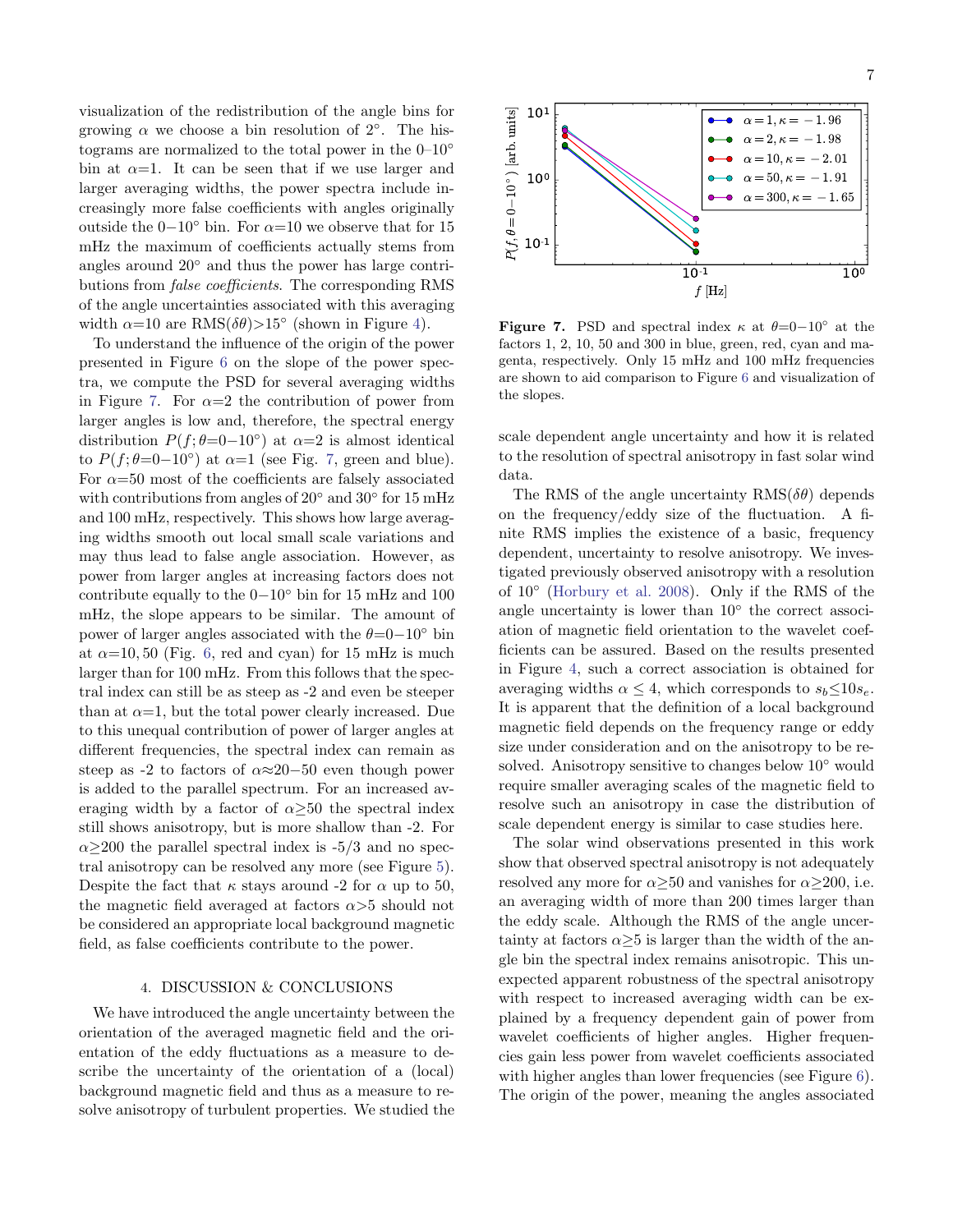with the power when averaging with  $\alpha=1$ , at different frequencies is in agreement with the frequency dependent RMS of the angle uncertainty. Even though the total power at small angles clearly increases for increasing factors  $\alpha$  (see Figure [7\)](#page-6-0), the slope of the PSD remains steep even for very large averaging widths. The apparent robustness to the increased averaging width should therefore not lead to an incorrect conclusion on the size of a local background magnetic field. The RMS of the angle uncertainty predicts the error in the association of wavelet coefficients and for  $\alpha \geq 5$  the total power in the parallel spectrum clearly increases. Only the anisotropy in the spectral index appears to be intact due to the effect of frequency dependent power gain.

Within the studied data set, a magnetic field averaged at  $\alpha \approx 5-50$ , may be regarded as an intermediate background magnetic field, not local nor global. For an intermediate background magnetic field, although scale dependently averaged, the RMS of the angle uncertainty  $RMS(\delta\theta)$  within the frequency range under consideration is larger than the accuracy needed (10◦ ) and wavelet coefficients may not be linked to the correct angle.

At even larger averaging scales corresponding to  $\alpha \geq 50$ , the background magnetic field approaches the global mean magnetic field. This is often referred to as a magnetic field averaged scale independently [\(Oughton](#page-8-1) [et al.](#page-8-1) [2015\)](#page-8-1). Even if averaged scale dependently, a magnetic field on the order of the outer scale  $L\sim1.5\cdot10^6$ km may be regarded as the global mean magnetic field [\(Wicks et al.](#page-8-28) [2010\)](#page-8-28). The RMS of the angle uncertainty  $RMS(\delta\theta)$  within the analyzed frequency range, exceeds 25◦ for averages over scales larger than the outer scale (see Figure [4,](#page-4-1) dashed lines). In this case a significant amount of power cannot be linked correctly to a field to flow angle bin.

For comparison between local and global background magnetic field we also analyzed the data using a scaleindependent background field (not shown). Here, the power of eddies at different scales is associated with the same background magnetic field. We were unable to observe spectra which scale with  $f^{-2}$  parallel to the background magnetic field using such a global frame. The RMS of the angle uncertainty of such a scale-independent magnetic field also depends on the frequency under consideration. When averaging with a window width of 5 times the largest period  $(5 \cdot 67 \text{ s})$  of the frequencies within which spectral indices are calculated, the RMS of the angle uncertainty ranges from 7◦ at low frequencies to 10◦ at high frequencies (see Figure [4](#page-4-1) at  $\alpha \approx 2$  for 15 mHz and  $\alpha \approx 13$  for 100 mHz). Eddies

of lower frequency with periods closer to the averaging scale might be represented well enough by such a background magnetic field. However, as higher frequencies are analyzed with the same background magnetic field, the power of these eddies is associated with an angle resulting from larger scale fluctuations. Consequently more power from *false* coefficients contribute to higher frequency fluctuations whereas very few (or none) contribute to the lower frequency fluctuations. Following this, the effect that the spectral index can remain steep, observed for scale dependent magnetic fields, does not hold for the global approach. Note, in the limit of a very strong background magnetic field, where  $|\mathbf{B}_0| \gg |\delta \mathbf{b}|$ , the values of  $\delta\theta$  decrease and may have a negligible frequency dependency and the global approach will be applicable.

The angle uncertainty presented here provides an uncertainty measure of the orientation of turbulent structures/eddies as function of scale of the averaged magnetic field and of the associated frequency/period of the eddies under investigation. This method, however, does not constrain the scale of the wave numbers of the eddies in direction parallel and perpendicular to the associated background magnetic field. The reason is that under the assumption of Taylor's hypothesis [\(Taylor](#page-8-40) [1938\)](#page-8-40) and spatial and temporal stationarity of the magnetic field, wave vectors of different magnitude and orientation contribute to the spectral energy density at one frequency  $f_e$  (e.g., [Fredricks & Coroniti](#page-8-41) [1976;](#page-8-41) [von Papen & Saur](#page-8-39) [2015\)](#page-8-39).

The angle uncertainty is physically controlled by two effects: a) the frequency/scale dependent amplitudes of the turbulent fluctuations and b) any non-turbulent contributions such as the magnetic field convected out from the solar corona. These contributions generate the total field, which controls the orientation of the turbulent eddies. Thus the contribution of the solar background field [\(Parker](#page-8-42) [1958\)](#page-8-42) with respect to the amplitude of the fluctuations plays an important role for the angle uncertainty. For example, for magnetic field fluctuations  $\delta$ b much smaller than the amplitude of the global mean magnetic field  $\mathbf{B}_0$ , the angle uncertainty would tend to small values and anisotropy should be well resolved. The ability to resolve anisotropy as a function of scale is not universally equal, but depends on the turbulent system, for example on the values of the spectral slopes of the energy distribution. The angle uncertainty is a helpful measure that can be applied to various systems to evaluate the ability to resolve anisotropy with a certain degree.